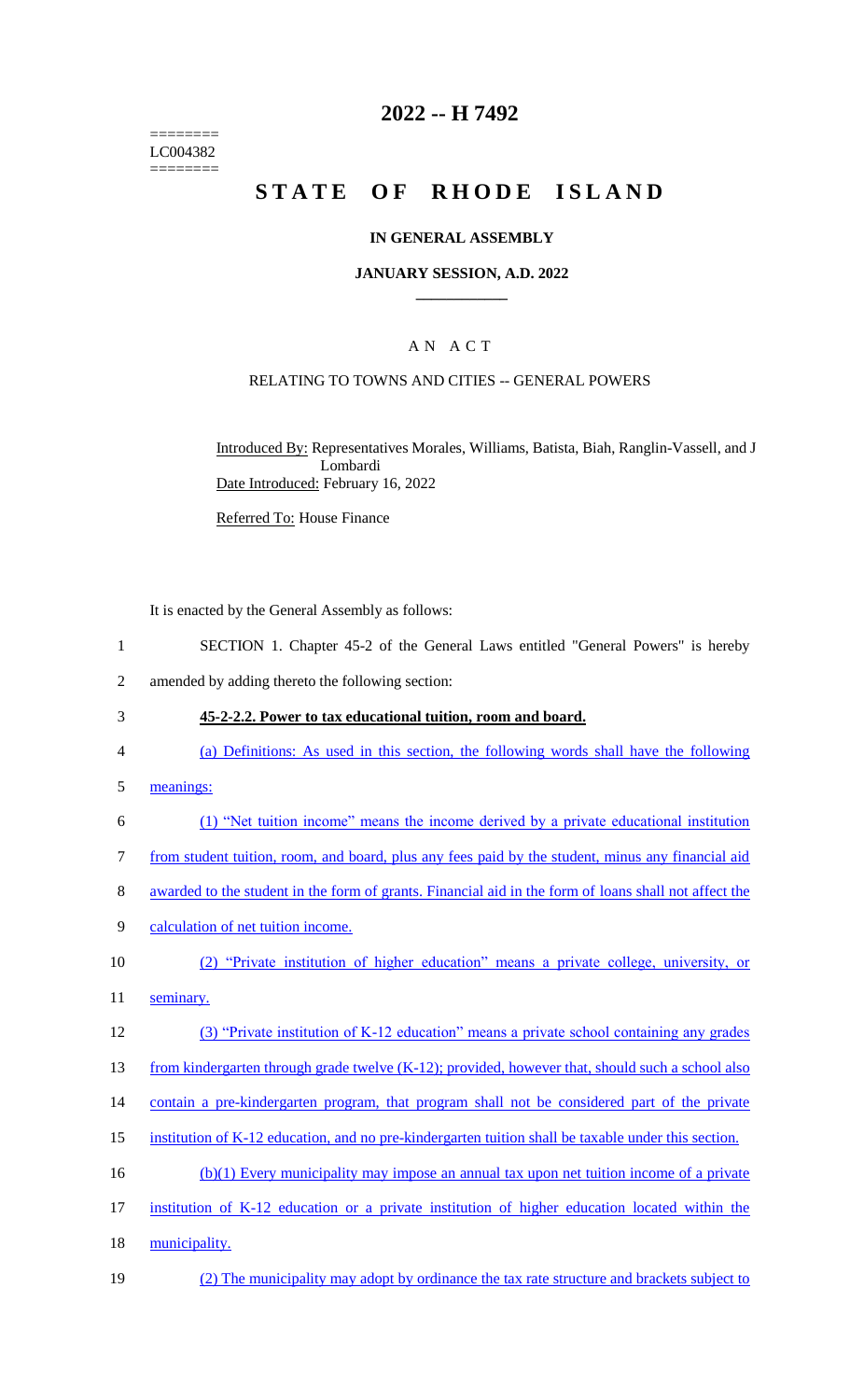1 the following:

| $\sqrt{2}$       | (i) For every private institution of K-12 education, no tax shall be imposed on the first               |
|------------------|---------------------------------------------------------------------------------------------------------|
| 3                | thirteen thousand dollars (\$13,000) of annual net tuition income from any individual student. The      |
| $\overline{4}$   | amount exempt from taxation shall be adjusted annually by the total percentage increase in the          |
| 5                | Nominal Gross Domestic Product of the United States (NGDP) published by the United States               |
| 6                | <b>Department of Commerce Bureau of Economic Analysis;</b>                                              |
| $\boldsymbol{7}$ | (ii) For every private institution of higher education, no tax shall be imposed on the first            |
| $8\,$            | twenty-five thousand dollars (\$25,000) of annual net tuition income from any individual student.       |
| 9                | The amount exempt from taxation shall be adjusted annually by the total percentage increase in the      |
| 10               | Nominal Gross Domestic Product of the United States (NGDP) published by the United States               |
| 11               | Department of Commerce Bureau of Economic Analysis; and                                                 |
| 12               | (iii) The municipality shall have the authority to create programs for tax credits against this         |
| 13               | tax.                                                                                                    |
| 14               | (3) All revenue raised from this tax shall not count towards the maximum levy established               |
| 15               | $\frac{\text{in } }{s}$ 44-5-2.                                                                         |
| 16               | SECTION 2. Sections 44-3-3 and 44-3-17 of the General Laws in Chapter 44-3 entitled                     |
| 17               | "Property Subject to Taxation" are hereby amended to read as follows:                                   |
| 18               | 44-3-3. Property exempt. [Effective January 1, 2022.]                                                   |
| 19               | (a) The following property is exempt from taxation:                                                     |
| 20               | (1) Property belonging to the state, except as provided in $\S$ 44-4-4.1;                               |
| 21               | (2) Lands ceded or belonging to the United States;                                                      |
| 22               | (3) Bonds and other securities issued and exempted from taxation by the government of                   |
| 23               | the United States or of this state;                                                                     |
| 24               | (4) Real estate, used exclusively for military purposes, owned by chartered or incorporated             |
| 25               | organizations approved by the adjutant general and composed of members of the national guard,           |
| 26               | the naval militia, or the independent, chartered-military organizations;                                |
| 27               | (5) Buildings for free public schools, buildings for religious worship, and the land upon               |
| 28               | which they stand and immediately surrounding them, to an extent not exceeding five (5) acres so         |
| 29               | far as the buildings and land are occupied and used exclusively for religious or educational            |
| 30               | purposes;                                                                                               |
| 31               | (6) Dwellings houses and the land on which they stand, not exceeding one acre in size, or               |
| 32               | the minimum lot size for zone in which the dwelling house is located, whichever is the greater,         |
| 33               | owned by, or held in trust for, any religious organization and actually used by its officiating clergy; |
| 34               | provided, further, that in the town of Charlestown, where the property previously described in this     |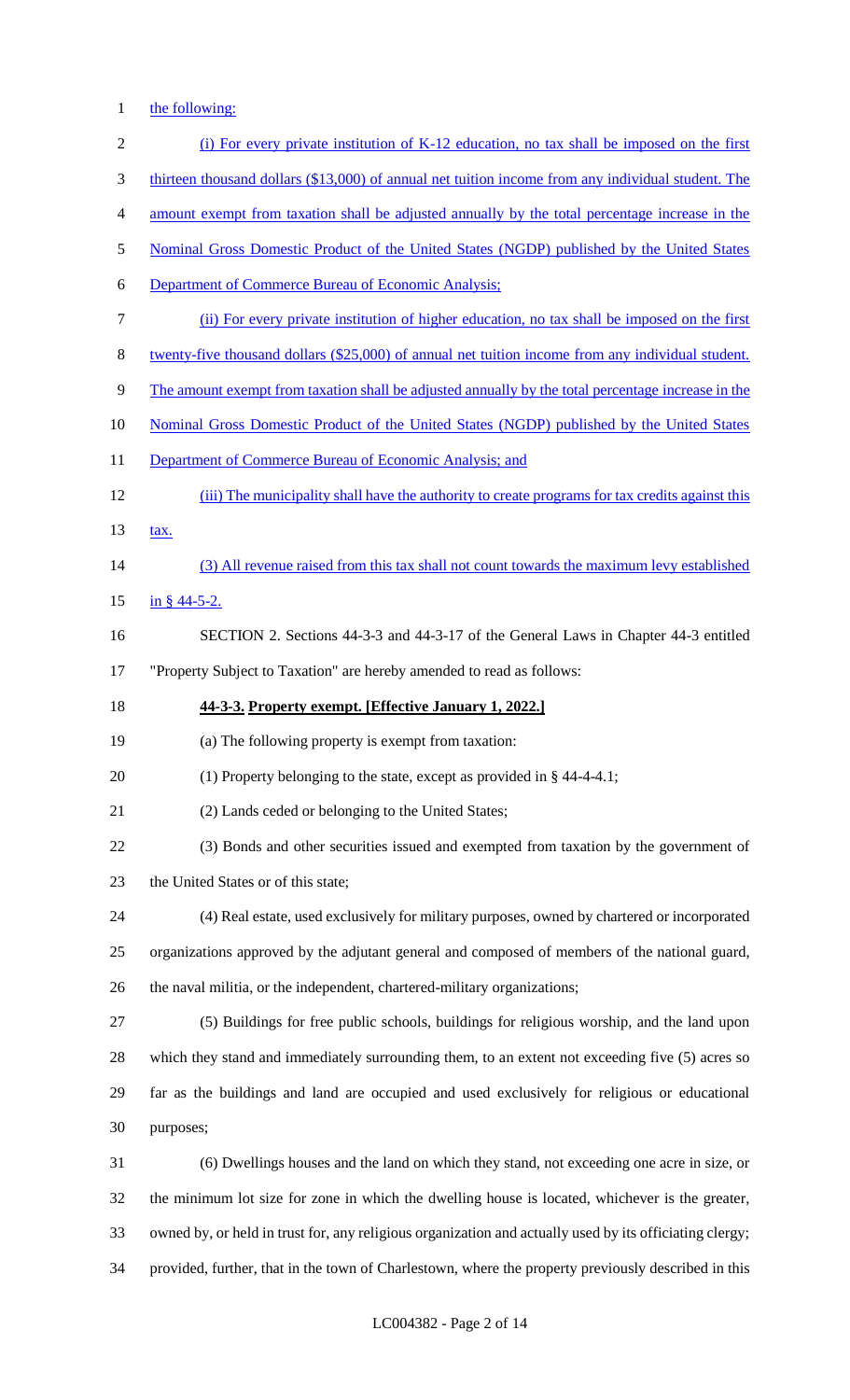paragraph is exempt in total, along with dwelling houses and the land on which they stand in Charlestown, not exceeding one acre in size, or the minimum lot size for zone in which the dwelling house is located, whichever is the greater, owned by, or held in trust for, any religious organization and actually used by its officiating clergy, or used as a convent, nunnery, or retreat center by its religious order;

 (7) Intangible personal property owned by, or held in trust for, any religious or charitable organization, if the principal or income is used or appropriated for religious or charitable purposes; (8) Buildings and personal estate owned by any corporation used for a school, academy, or seminary of learning, and of any incorporated public charitable institution, and the land upon which the buildings stand and immediately surrounding them to an extent not exceeding one acre, so far as they are used exclusively for educational purposes, but no property or estate whatever is hereafter exempt from taxation in any case where any part of its income or profits, or of the business carried on there, is divided among its owners or stockholders; provided, however, that unless any private nonprofit corporation organized as a college or university located in the town of Smithfield reaches a memorandum of agreement with the town of Smithfield, the town of Smithfield shall bill the actual costs for police, fire, and rescue services supplied, unless otherwise reimbursed, to said 17 corporation commencing March 1, 2014; provided further, that, municipalities may impose an 18 income tax on the net tuition income of private institutions of education located in the state pursuant

### 19 to the terms set forth in §45-2-2.2;

 (9) Estates, persons, and families of the president and professors for the time being of Brown University for not more than ten thousand dollars (\$10,000) for each officer, the officer's estate, person, and family included, but only to the extent that any person had claimed and utilized the exemption prior to, and for a period ending, either on or after December 31, 1996;

 (10) Property especially exempt by charter unless the exemption has been waived in whole or in part;

(11) Lots of land exclusively for burial grounds;

 (12) Property, real and personal, held for, or by, an incorporated library, society, or any free public library, or any free public library society, so far as the property is held exclusively for library purposes, or for the aid or support of the aged poor, or poor friendless children, or the poor generally, or for a nonprofit hospital for the sick or disabled;

 (13) Real or personal estate belonging to, or held in trust for, the benefit of incorporated organizations of veterans of any war in which the United States has been engaged, the parent body of which has been incorporated by act of Congress, to the extent of four hundred thousand dollars (\$400,000) if actually used and occupied by the association; provided, that the city council of the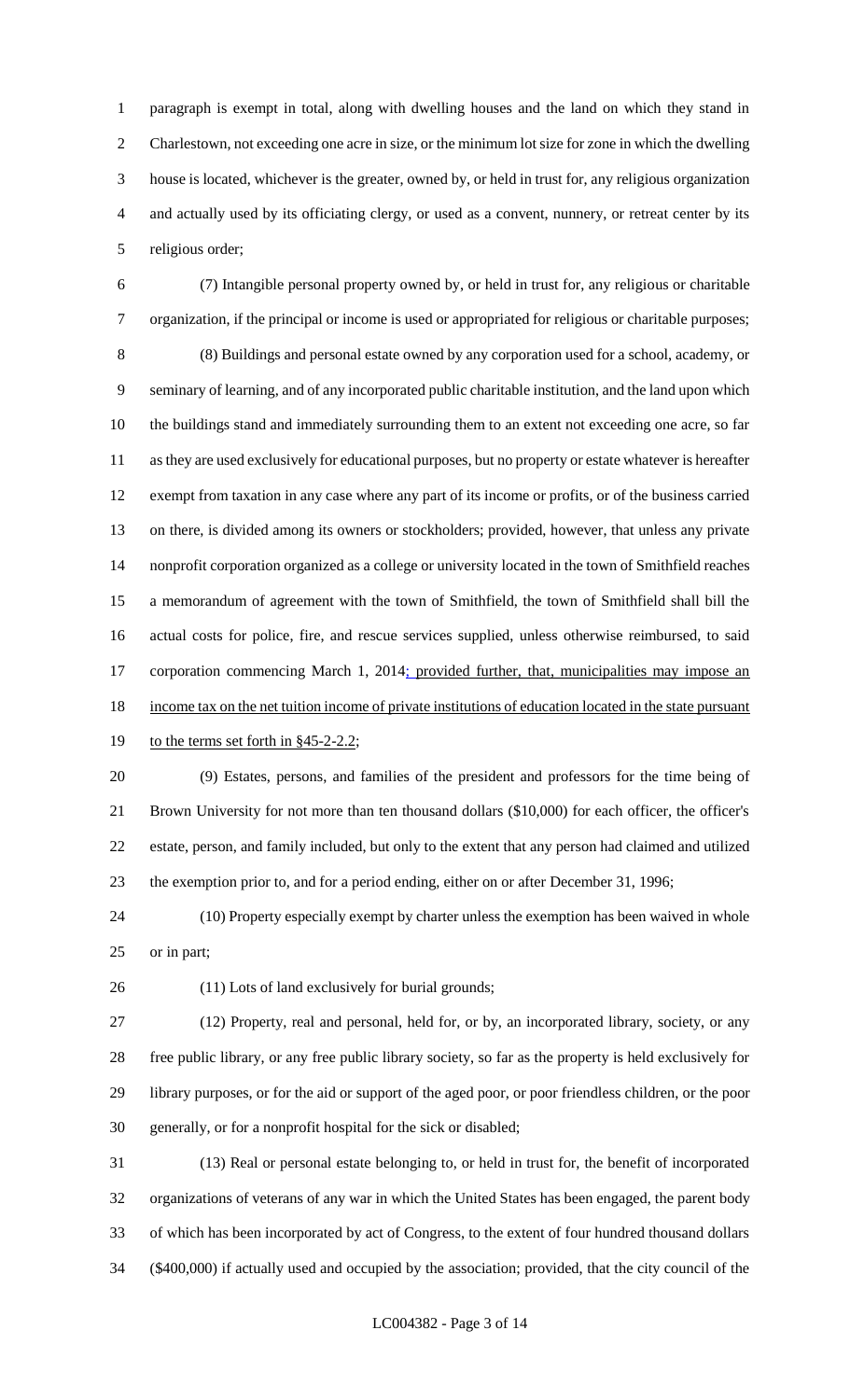city of Cranston may by ordinance exempt the real or personal estate as previously described in this subdivision located within the city of Cranston to the extent of five hundred thousand dollars (\$500,000);

 (14) Property, real and personal, held for, or by, the fraternal corporation, association, or body created to build and maintain a building or buildings for its meetings or the meetings of the general assembly of its members, or subordinate bodies of the fraternity, and for the accommodation of other fraternal bodies or associations, the entire net income of which real and personal property is exclusively applied or to be used to build, furnish, and maintain an asylum or asylums, a home or homes, a school or schools, for the free education or relief of the members of the fraternity, or the relief, support, and care of worthy and indigent members of the fraternity, their wives, widows, or orphans, and any fund given or held for the purpose of public education, almshouses, and the land and buildings used in connection therewith;

 (15) Real estate and personal property of any incorporated volunteer fire engine company or incorporated volunteer ambulance or rescue corps in active service;

 (16) The estate of any person who, in the judgment of the assessors, is unable from infirmity or poverty to pay the tax; provided, that in the towns of Burrillville and West Greenwich, the tax shall constitute a lien for five (5) years on the property where the owner is entitled to the exemption. At the expiration of five (5) years, the lien shall be abated in full. Provided, if the property is sold or conveyed, or if debt secured by the property is refinanced during the five-year (5) period, the lien immediately becomes due and payable; any person claiming the exemption aggrieved by an adverse decision of an assessor shall appeal the decision to the local board of tax review and thereafter according to the provisions of § 44-5-26;

 (17) Household furniture and family stores of a housekeeper in the whole, including clothing, bedding, and other white goods, books, and all other tangible personal property items that are common to the normal household;

 (18) Improvements made to any real property to provide a shelter and fallout protection from nuclear radiation, to the amount of one thousand five hundred dollars (\$1,500); provided, that the improvements meet applicable standards for shelter construction established, from time to time, by the Rhode Island emergency management agency. The improvements are deemed to comply with the provisions of any building code or ordinance with respect to the materials or the methods of construction used and any shelter or its establishment is deemed to comply with the provisions of any zoning code or ordinance;

 (19) Aircraft for which the fee required by § 1-4-6 has been paid to the tax administrator; (20) Manufacturer's inventory.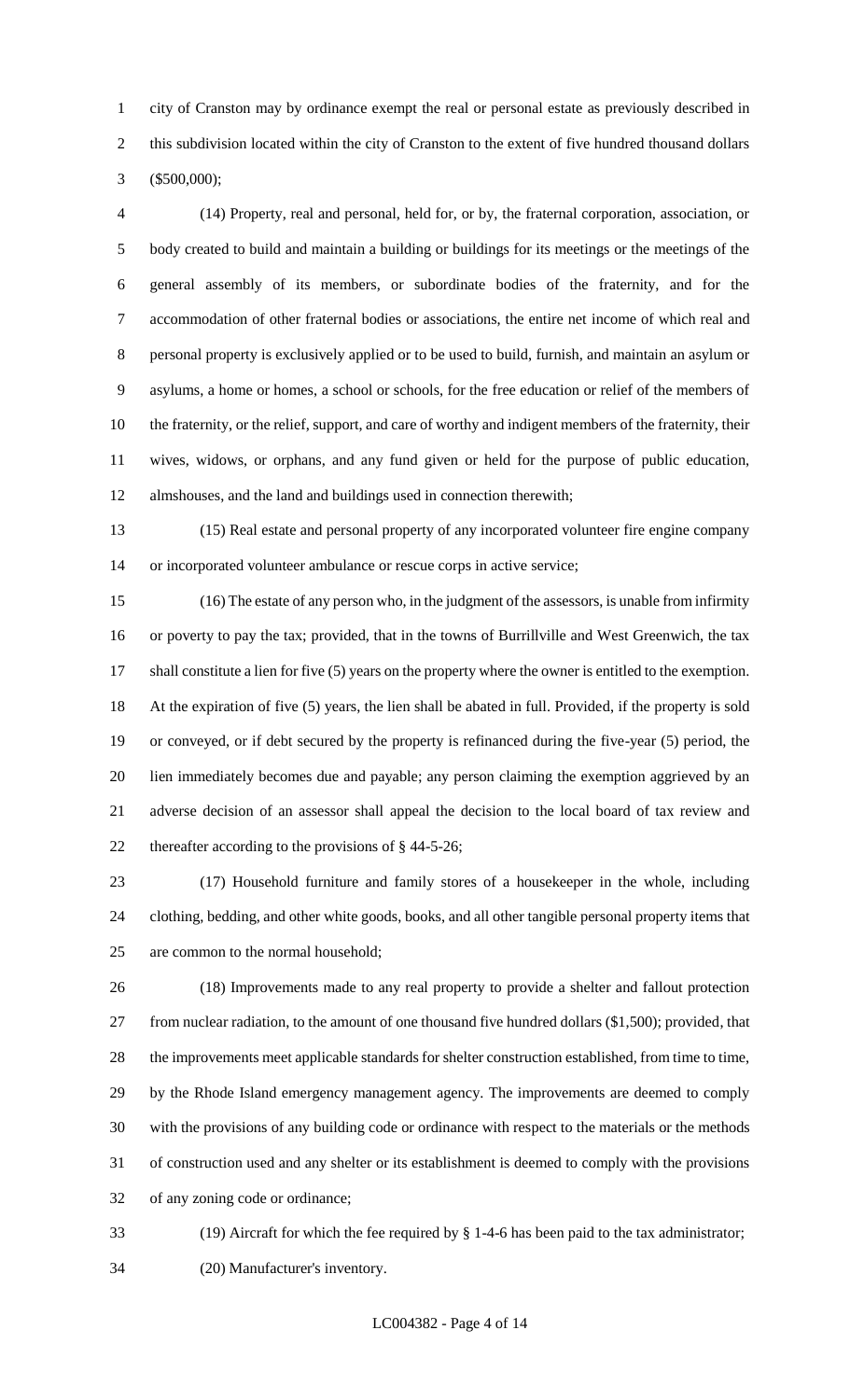(i) For the purposes of §§ 44-4-10, 44-5-3, 44-5-20, and 44-5-38, a person is deemed to be a manufacturer within a city or town within this state if that person uses any premises, room, or place in it primarily for the purpose of transforming raw materials into a finished product for trade through any or all of the following operations: adapting, altering, finishing, making, and ornamenting; provided, that public utilities; non-regulated power producers commencing commercial operation by selling electricity at retail or taking title to generating facilities on or after July 1, 1997; building and construction contractors; warehousing operations, including distribution bases or outlets of out-of-state manufacturers; and fabricating processes incidental to warehousing or distribution of raw materials, such as alteration of stock for the convenience of a customer; are excluded from this definition;

 (ii) For the purposes of this section and §§ 44-4-10 and 44-5-38, the term "manufacturer's inventory," or any similar term, means and includes the manufacturer's raw materials, the manufacturer's work in process, and finished products manufactured by the manufacturer in this state, and not sold, leased, or traded by the manufacturer or its title or right to possession divested; provided, that the term does not include any finished products held by the manufacturer in any retail store or other similar selling place operated by the manufacturer whether or not the retail establishment is located in the same building in which the manufacturer operates the manufacturing plant;

 (iii) For the purpose of § 44-11-2, a "manufacturer" is a person whose principal business in this state consists of transforming raw materials into a finished product for trade through any or all of the operations described in paragraph (i) of this subdivision. A person will be deemed to be principally engaged if the gross receipts that person derived from the manufacturing operations in this state during the calendar year or fiscal year mentioned in § 44-11-1 amounted to more than fifty percent (50%) of the total gross receipts that person derived from all the business activities in which that person engaged in this state during the taxable year. For the purpose of computing the percentage, gross receipts derived by a manufacturer from the sale, lease, or rental of finished products manufactured by the manufacturer in this state, even though the manufacturer's store or other selling place may be at a different location from the location of the manufacturer's manufacturing plant in this state, are deemed to have been derived from manufacturing;

 (iv) Within the meaning of the preceding paragraphs of this subdivision, the term "manufacturer" also includes persons who are principally engaged in any of the general activities coded and listed as establishments engaged in manufacturing in the Standard Industrial Classification Manual prepared by the Technical Committee on Industrial Classification, Office of Statistical Standards, Executive Office of the President, United States Bureau of the Budget, as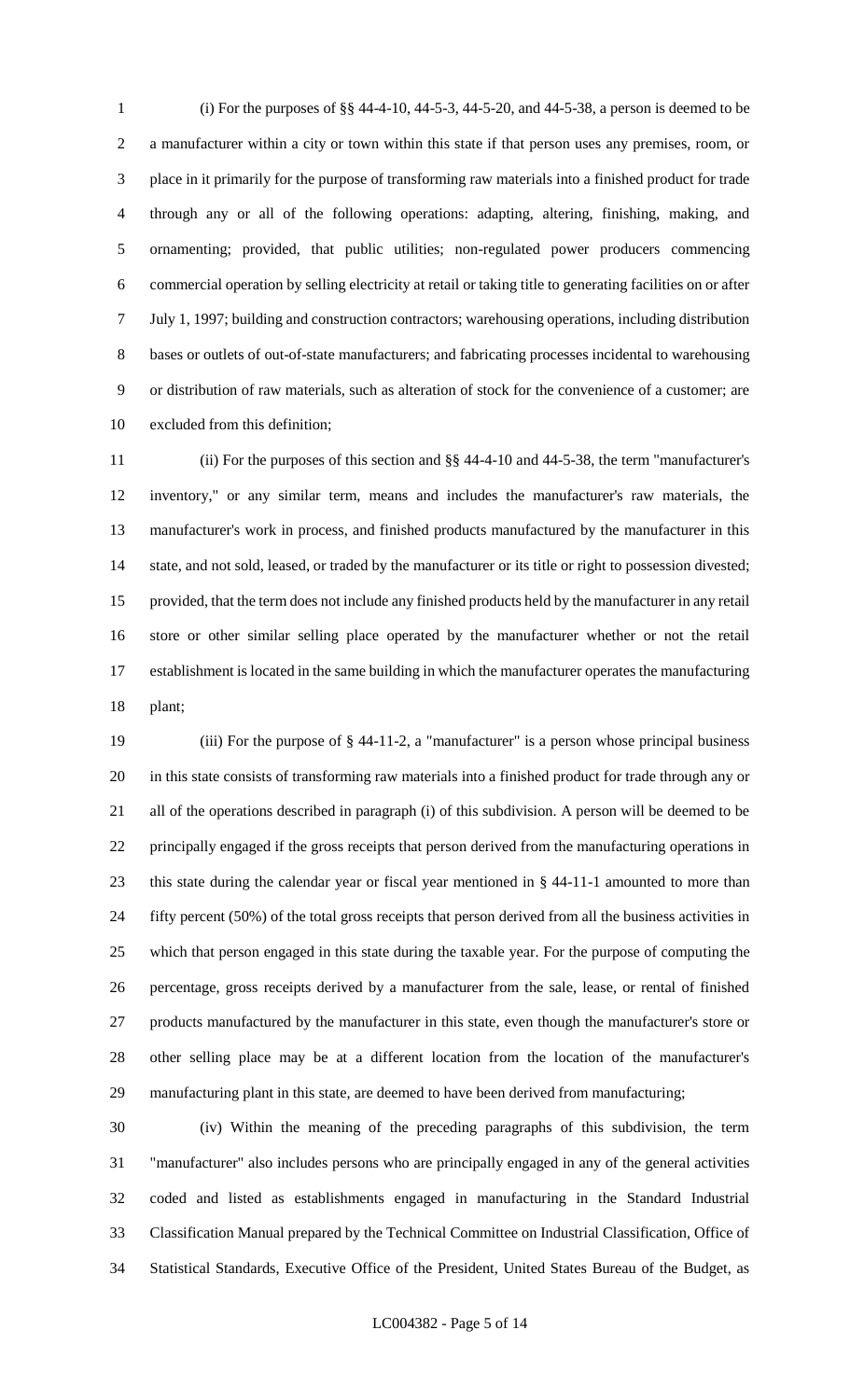revised from time to time, but eliminating as manufacturers those persons, who, because of their limited type of manufacturing activities, are classified in the manual as falling within the trade rather than an industrial classification of manufacturers. Among those thus eliminated, and accordingly also excluded as manufacturers within the meaning of this paragraph, are persons primarily engaged in selling, to the general public, products produced on the premises from which they are sold, such as neighborhood bakeries, candy stores, ice cream parlors, shade shops, and custom tailors, except, that a person who manufactures bakery products for sale primarily for home delivery, or through one or more non-baking retail outlets, and whether or not retail outlets are operated by the person, is a manufacturer within the meaning of this paragraph;

 (v) The term "Person" means and includes, as appropriate, a person, partnership, or corporation; and

 (vi) The department of revenue shall provide to the local assessors any assistance that is necessary in determining the proper application of the definitions in this subdivision;

 (21) Real and tangible personal property acquired to provide a treatment facility used primarily to control the pollution or contamination of the waters or the air of the state, as defined in chapter 12 of title 46 and chapter 25 of title 23, respectively, the facility having been constructed, reconstructed, erected, installed, or acquired in furtherance of federal or state requirements or standards for the control of water or air pollution or contamination, and certified as approved in an order entered by the director of environmental management. The property is exempt as long as it is operated properly in compliance with the order of approval of the director of environmental management; provided, that any grant of the exemption by the director of environmental management in excess of ten (10) years is approved by the city or town in which the property is situated. This provision applies only to water and air pollution control properties and facilities installed for the treatment of waste waters and air contaminants resulting from industrial processing; furthermore, it applies only to water or air pollution control properties and facilities placed in operation for the first time after April 13, 1970;

 (22) Manufacturing machinery and equipment acquired or used by a manufacturer after December 31, 1974. Manufacturing machinery and equipment is defined as:

 (i) Machinery and equipment used exclusively in the actual manufacture or conversion of raw materials or goods in the process of manufacture by a manufacturer, as defined in subdivision (20), and machinery, fixtures, and equipment used exclusively by a manufacturer for research and development or for quality assurance of its manufactured products;

 (ii) Machinery and equipment that is partially used in the actual manufacture or conversion of raw materials or goods in process of manufacture by a manufacturer, as defined in subdivision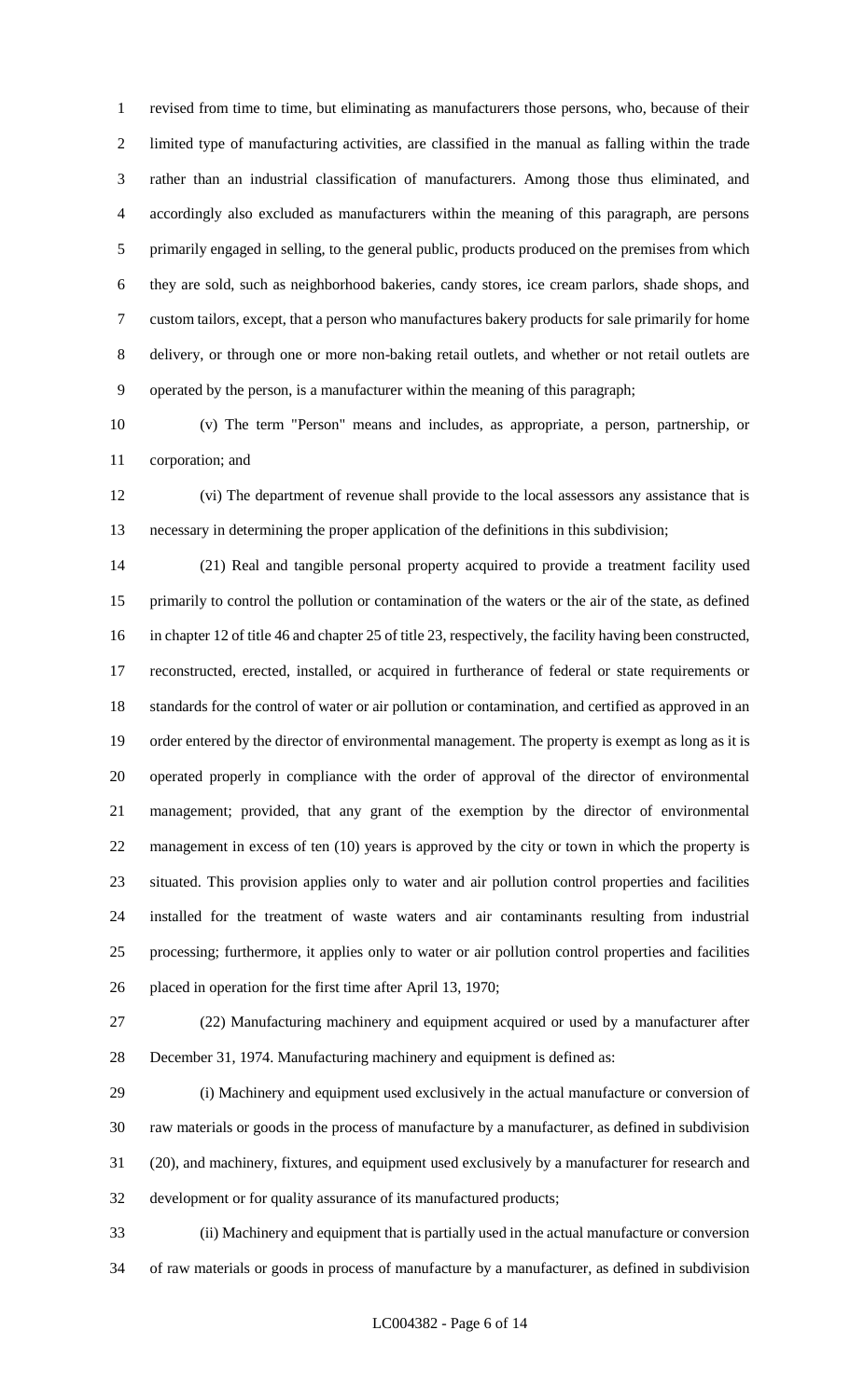(20), and machinery, fixtures, and equipment used by a manufacturer for research and development or for quality assurance of its manufactured products, to the extent to which the machinery and equipment is used for the manufacturing processes, research and development, or quality assurance. In the instances where machinery and equipment is used in both manufacturing and/or research and development and/or quality assurance activities and non-manufacturing activities, the assessment on machinery and equipment is prorated by applying the percentage of usage of the equipment for the manufacturing, research and development, and quality-assurance activity to the value of the machinery and equipment for purposes of taxation, and the portion of the value used for manufacturing, research and development, and quality assurance is exempt from taxation. The burden of demonstrating this percentage usage of machinery and equipment for manufacturing and for research and development and/or quality assurance of its manufactured products rests with the manufacturer; and

 (iii) Machinery and equipment described in §§ 44-18-30(7) and 44-18-30(22) that was purchased after July 1, 1997; provided that the city or town council of the city or town in which the machinery and equipment is located adopts an ordinance exempting the machinery and equipment from taxation. For purposes of this subsection, city councils and town councils of any municipality may, by ordinance, wholly or partially exempt from taxation the machinery and equipment discussed in this subsection for the period of time established in the ordinance and may, by ordinance, establish the procedures for taxpayers to avail themselves of the benefit of any exemption permitted under this section; provided, that the ordinance does not apply to any machinery or equipment of a business, subsidiary, or any affiliated business that locates or relocates from a city or town in this state to another city or town in the state;

 (23) Precious metal bullion, meaning any elementary metal that has been put through a process of melting or refining, and that is in a state or condition that its value depends upon its content and not its form. The term does not include fabricated precious metal that has been processed or manufactured for some one or more specific and customary industrial, professional, or artistic uses;

 (24) Hydroelectric power-generation equipment, which includes, but is not limited to, turbines, generators, switchgear, controls, monitoring equipment, circuit breakers, transformers, protective relaying, bus bars, cables, connections, trash racks, headgates, and conduits. The hydroelectric power-generation equipment must have been purchased after July 1, 1979, and acquired or used by a person or corporation who or that owns or leases a dam and utilizes the equipment to generate hydroelectric power;

(25) Subject to authorization by formal action of the council of any city or town, any real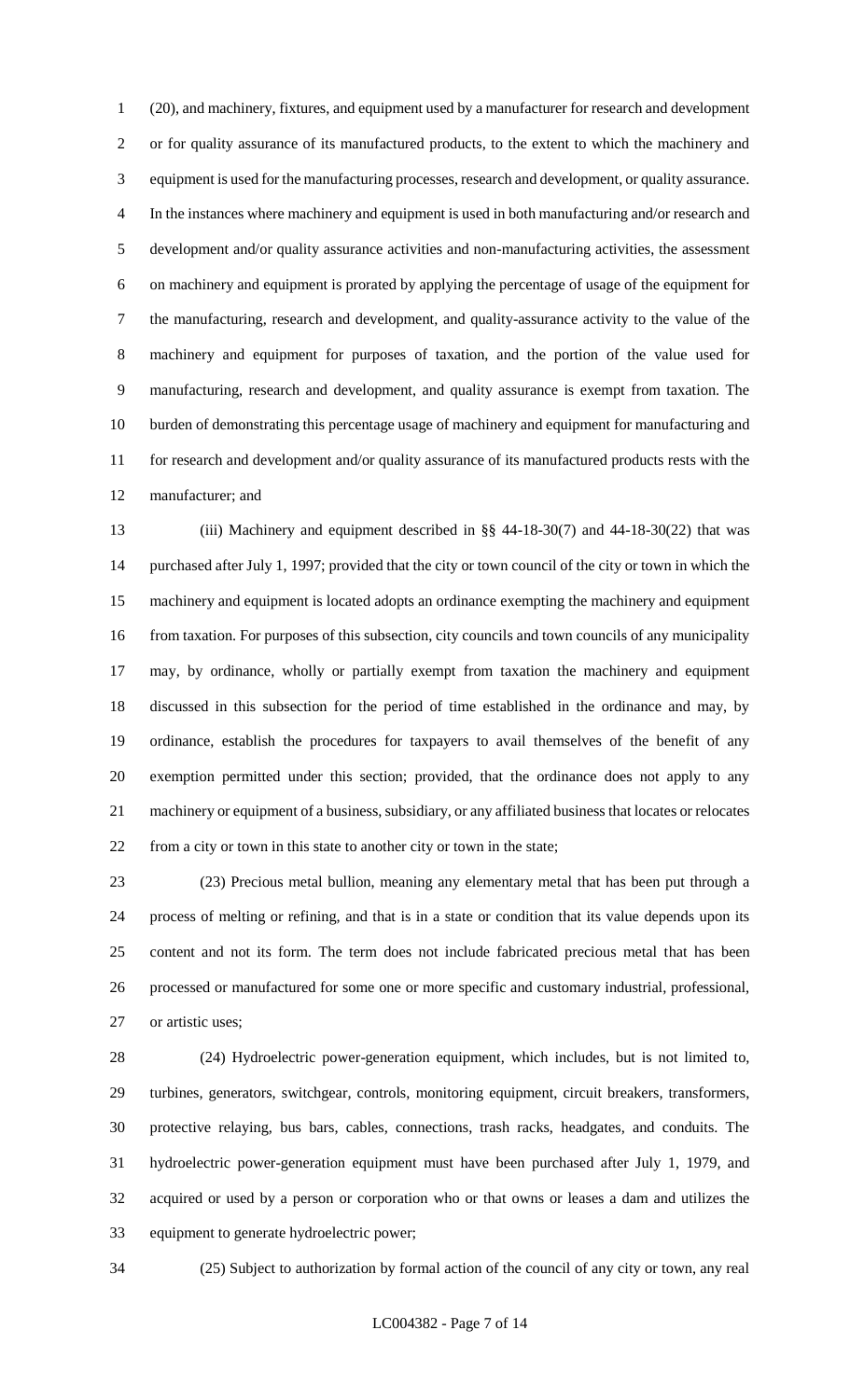or personal property owned by, held in trust for, or leased to an organization incorporated under chapter 6 of title 7, as amended, or an organization meeting the definition of "charitable trust" set out in § 18-9-4, as amended, or an organization incorporated under the not-for-profits statutes of another state or the District of Columbia, the purpose of which is the conserving of open space, as that term is defined in chapter 36 of title 45, as amended, provided the property is used exclusively for the purposes of the organization;

 (26) Tangible personal property, the primary function of which is the recycling, reuse, or recovery of materials (other than precious metals, as defined in § 44-18-30(24)(ii) and (iii)), from, or the treatment of "hazardous wastes," as defined in § 23-19.1-4, where the "hazardous wastes" are generated primarily by the same taxpayer and where the personal property is located at, in, or adjacent to a generating facility of the taxpayer. The taxpayer may, but need not, procure an order from the director of the department of environmental management certifying that the tangible personal property has this function, which order effects a conclusive presumption that the tangible personal property qualifies for the exemption under this subdivision. If any information relating to secret processes or methods of manufacture, production, or treatment is disclosed to the department of environmental management only to procure an order, and is a "trade secret" as defined in § 28- 21-10(b), it shall not be open to public inspection or publicly disclosed unless disclosure is otherwise required under chapter 21 of title 28 or chapter 24.4 of title 23;

 (27) Motorboats as defined in § 46-22-2 for which the annual fee required in § 46-22-4 has been paid;

 (28) Real and personal property of the Providence Performing Arts Center, a non-business corporation as of December 31, 1986;

 (29) Tangible personal property owned by, and used exclusively for the purposes of, any religious organization located in the city of Cranston;

 (30) Real and personal property of the Travelers Aid Society of Rhode Island, a nonprofit corporation, the Union Mall Real Estate Corporation, and any limited partnership or limited liability company that is formed in connection with, or to facilitate the acquisition of, the Providence YMCA Building;

 (31) Real and personal property of Meeting Street Center or MSC Realty, Inc., both not- for-profit Rhode Island corporations, and any other corporation, limited partnership, or limited liability company that is formed in connection with, or to facilitate the acquisition of, the properties designated as the Meeting Street National Center of Excellence on Eddy Street in Providence, Rhode Island;

(32) The buildings, personal property, and land upon which the buildings stand, located on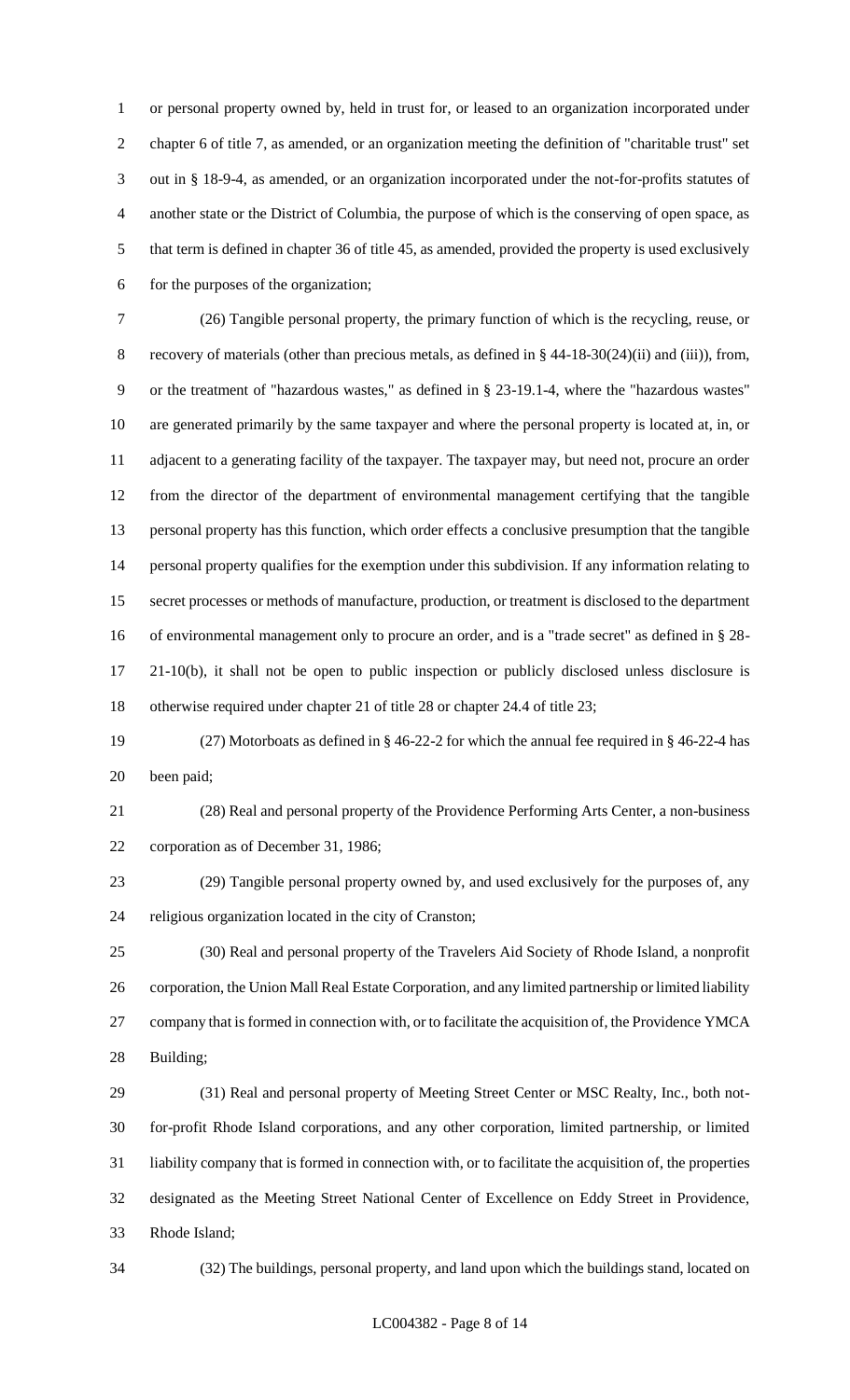Pomham Island, East Providence, currently identified as Assessor's Map 211, Block 01, Parcel 2 001.00, that consists of approximately twenty-one thousand three hundred (21,300) square feet and is located approximately eight hundred sixty feet (860'), more or less, from the shore, and limited exclusively to these said buildings, personal estate and land, provided that said property is owned by a qualified 501(c)(3) organization, such as the American Lighthouse Foundation, and is used exclusively for a lighthouse; (33) The Stadium Theatre Performing Arts Centre building located in Monument Square, Woonsocket, Rhode Island, so long as said Stadium Theatre Performing Arts Center is owned by the Stadium Theatre Foundation, a Rhode Island nonprofit corporation; (34) Real and tangible personal property of St. Mary Academy -- Bay View, located in East Providence, Rhode Island; (35) Real and personal property of East Bay Community Action Program and its predecessor, Self Help, Inc; provided, that the organization is qualified as a tax-exempt corporation under § 501(c)(3) of the United States Internal Revenue Code; (36) Real and personal property located within the city of East Providence of the Columbus Club of East Providence, a Rhode Island charitable nonprofit corporation; (37) Real and personal property located within the city of East Providence of the Columbus Club of Barrington, a Rhode Island charitable nonprofit corporation; (38) Real and personal property located within the city of East Providence of Lodge 2337 BPO Elks, a Rhode Island nonprofit corporation; (39) Real and personal property located within the city of East Providence of the St. Andrews Lodge No. 39, a Rhode Island charitable nonprofit corporation; (40) Real and personal property located within the city of East Providence of the Trustees of Methodist Health and Welfare service a/k/a United Methodist Elder Care, a Rhode Island nonprofit corporation; (41) Real and personal property located on the first floor of 90 Leonard Avenue within the

city of East Providence of the Zion Gospel Temple, Inc., a religious nonprofit corporation;

 (42) Real and personal property located within the city of East Providence of the Cape Verdean Museum Exhibit, a Rhode Island nonprofit corporation;

30 (43) The real and personal property owned by a qualified  $501(c)(3)$  organization that is affiliated and in good standing with a national, congressionally chartered organization and thereby adheres to that organization's standards and provides activities designed for recreational, educational, and character building purposes for children from ages six (6) years to seventeen (17) years;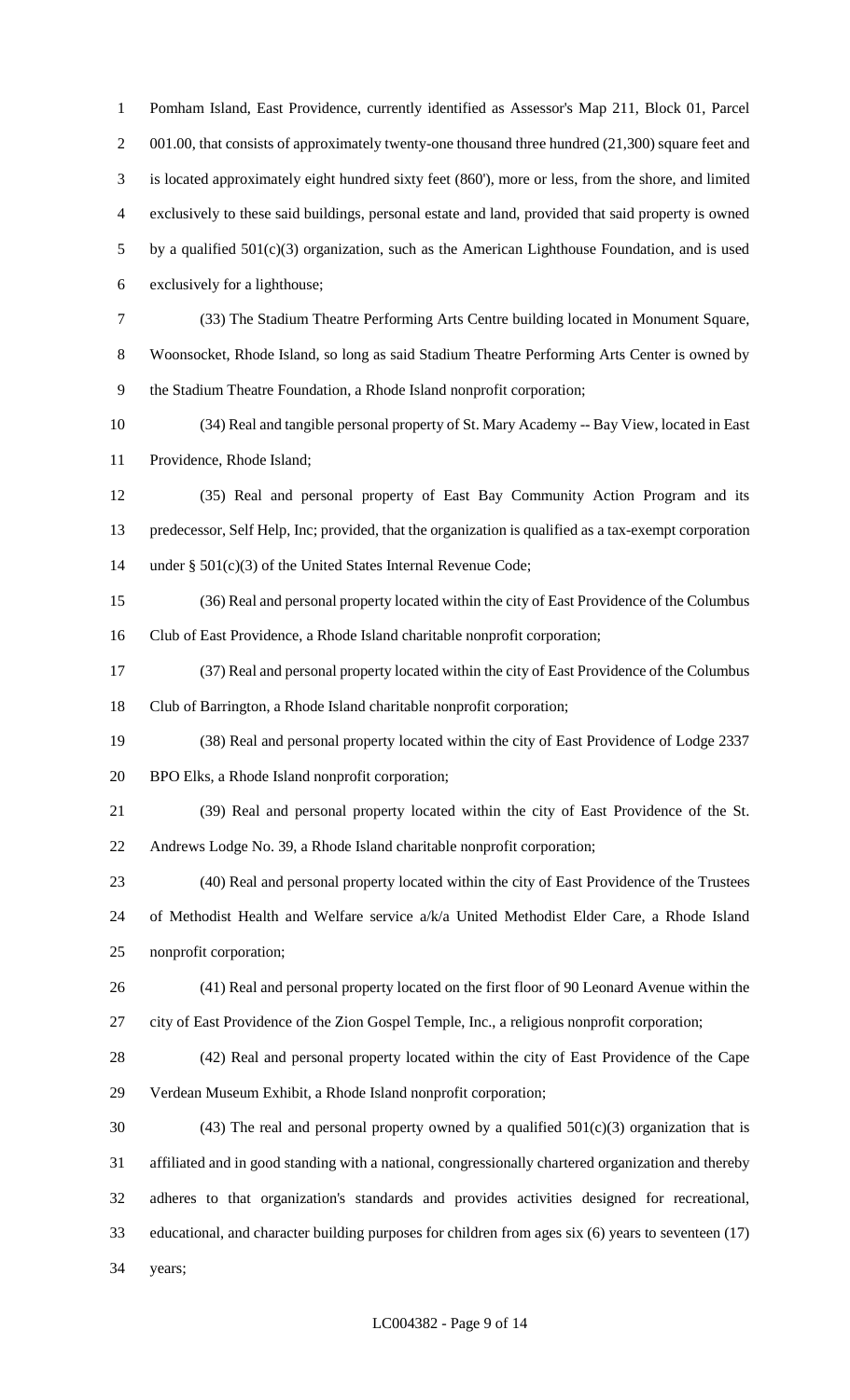(44) Real and personal property of the Rhode Island Philharmonic Orchestra and Music 2 School; provided, that the organization is qualified as a tax-exempt corporation under  $\S 501(c)(3)$ of the United States Internal Revenue Code;

 (45) The real and personal property located within the town of West Warwick at 211 Cowesett Avenue, Plat 29-Lot 25, which consists of approximately twenty-eight thousand seven hundred fifty (28,750) square feet and is owned by the Station Fire Memorial Foundation of East Greenwich, a Rhode Island nonprofit corporation;

 (46) Real and personal property of the Comprehensive Community Action Program, a qualified tax-exempt corporation under § 501(c)(3) of the United States Internal Revenue Code;

 (47) Real and personal property located at 52 Plain Street, within the city of Pawtucket of the Pawtucket Youth Soccer Association, a Rhode Island nonprofit corporation;

 (48) Renewable energy resources, as defined in § 39-26-5, used in residential systems and associated equipment used therewith in service after December 31, 2015;

 (49) Renewable energy resources, as defined in § 39-26-5, if employed by a manufacturer, as defined in subsection (a) of this section, shall be exempt from taxation in accordance with subsection (a) of this section;

 (50) Real and personal property located at 415 Tower Hill Road within the town of North Kingstown, of South County Community Action, Inc., a qualified tax-exempt corporation under § 501(c)(3) of the United States Internal Revenue Code;

 (51) As an effort to promote business growth, tangible business or personal property, in whole or in part, within the town of Charlestown's community limits, subject to authorization by formal action of the town council of the town of Charlestown;

 (52) All real and personal property located at 1300 Frenchtown Road, within the town of East Greenwich, identified as assessor's map 027, plat 019, lot 071, and known as the New England 25 Wireless and Steam Museum, Inc., a qualified tax-exempt corporation under  $\S$  501(c)(3) of the United States Internal Revenue Code;

 (53) Real and tangible personal property of Mount Saint Charles Academy located within the city of Woonsocket, specifically identified as the following assessor's plats and lots: Logee Street, plat 23, lot 62, Logee Street, plat 24, lots 304 and 305; Welles Street, plat 23, lot 310; Monroe Street, plat 23, lot 312; and Roberge Avenue, plat 24, lot 47;

 (54) Real and tangible personal property of Steere House, a Rhode Island nonprofit corporation, located in Providence, Rhode Island;

 (55) Real and personal property located within the town of West Warwick of Tides Family Services, Inc., a Rhode Island nonprofit corporation;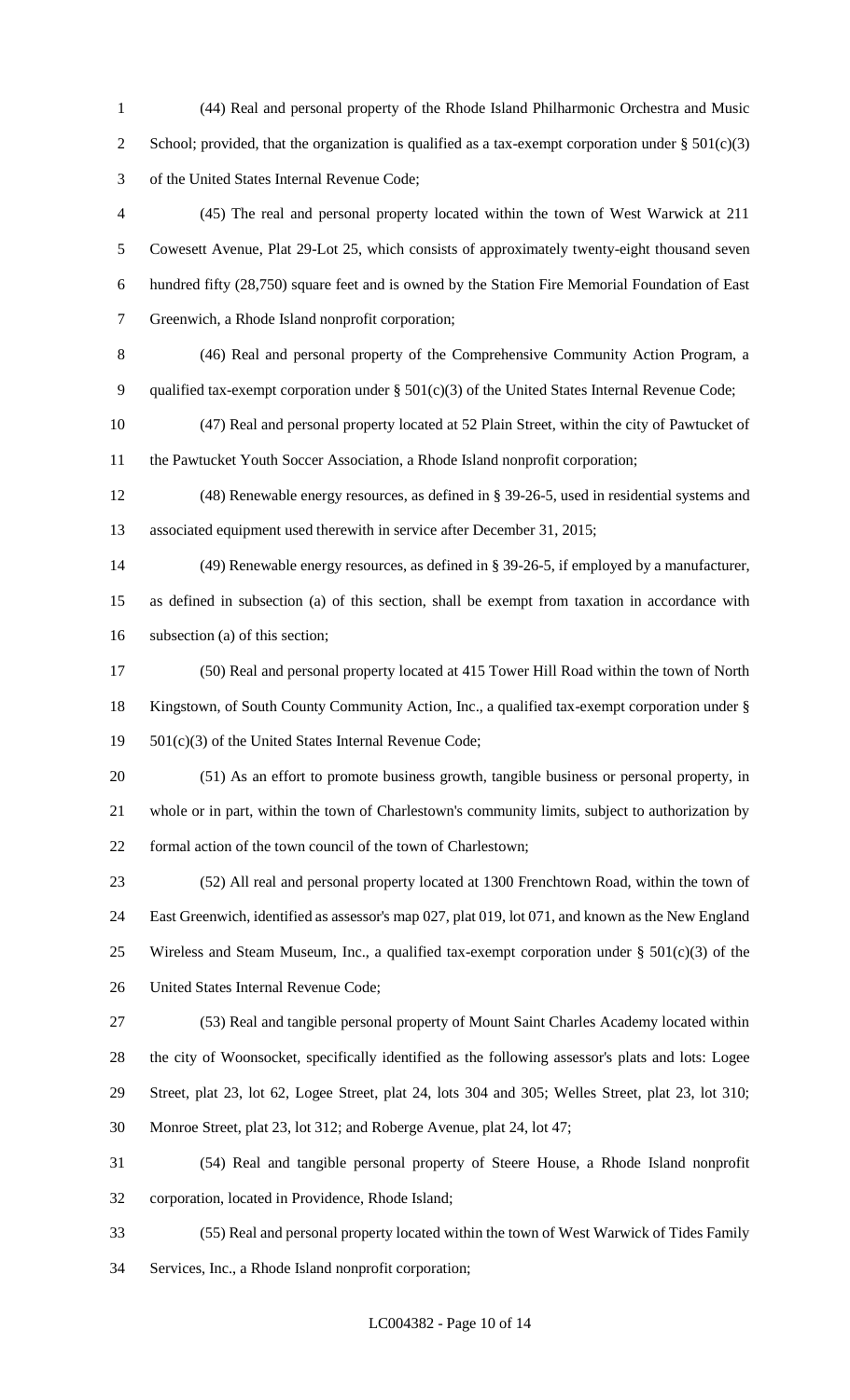(56) Real and personal property of Tides Family Services, Inc., a Rhode Island nonprofit corporation, located in the city of Pawtucket at 242 Dexter Street, plat 44, lot 444; (57) Real and personal property located within the town of Middletown of Lucy's Hearth, a Rhode Island nonprofit corporation; (58) Real and tangible personal property of Habitat for Humanity of Rhode Island--Greater Providence, Inc., a Rhode Island nonprofit corporation, located in Providence, Rhode Island; (59) Real and personal property of the Artic Playhouse, a Rhode Island nonprofit corporation, located in the town of West Warwick at 1249 Main Street; (60) Real and personal property located at 321 Main Street, within the town of South Kingstown, of the Contemporary Theatre Company, a qualified, tax-exempt corporation under § 501(c)(3) of the United States Internal Revenue Code; (61) Real and personal property of The Samaritans, Inc., a Rhode Island nonprofit § 501(c)(3) corporation located at 67 Park Place, Pawtucket, Rhode Island, to the extent the city council of Pawtucket may from time to time determine; (62) Real and personal property of North Kingstown, Exeter Animal Protection League, Inc., dba "Pet Refuge," 500 Stony Lane, a Rhode Island nonprofit corporation, located in North Kingstown, Rhode Island; (63) Real and personal property located within the city of East Providence of Foster Forward (formerly the Rhode Island Foster Parents Association), a Rhode Island charitable nonprofit corporation; (64) Real and personal property located at 54 Kelly Avenue within the town of East Providence, of the Associated Radio Amateurs of Southern New England, a Rhode Island nonprofit corporation; (65) Real and tangible personal property of Providence Country Day School, a Rhode Island nonprofit corporation, located in East Providence, Rhode Island and further identified as plat 406, block 6, lot 6, and plat 506, block 1, lot 8; (66) As an effort to promote business growth, tangible business or personal property, in whole or in part, within the town of Bristol's community limits, subject to authorization by formal action of the town council of the town of Bristol; (67) Real and tangible personal property of the Heritage Harbor Foundation, a Rhode Island nonprofit corporation, located at 1445 Wampanoag Trail, Suites 103 and 201, within the city of East Providence; (68) Real property of Ocean State Community Wellness, Inc., a qualified tax-exempt

corporation under § 501(c)(3) of the United States Internal Revenue Code, located in North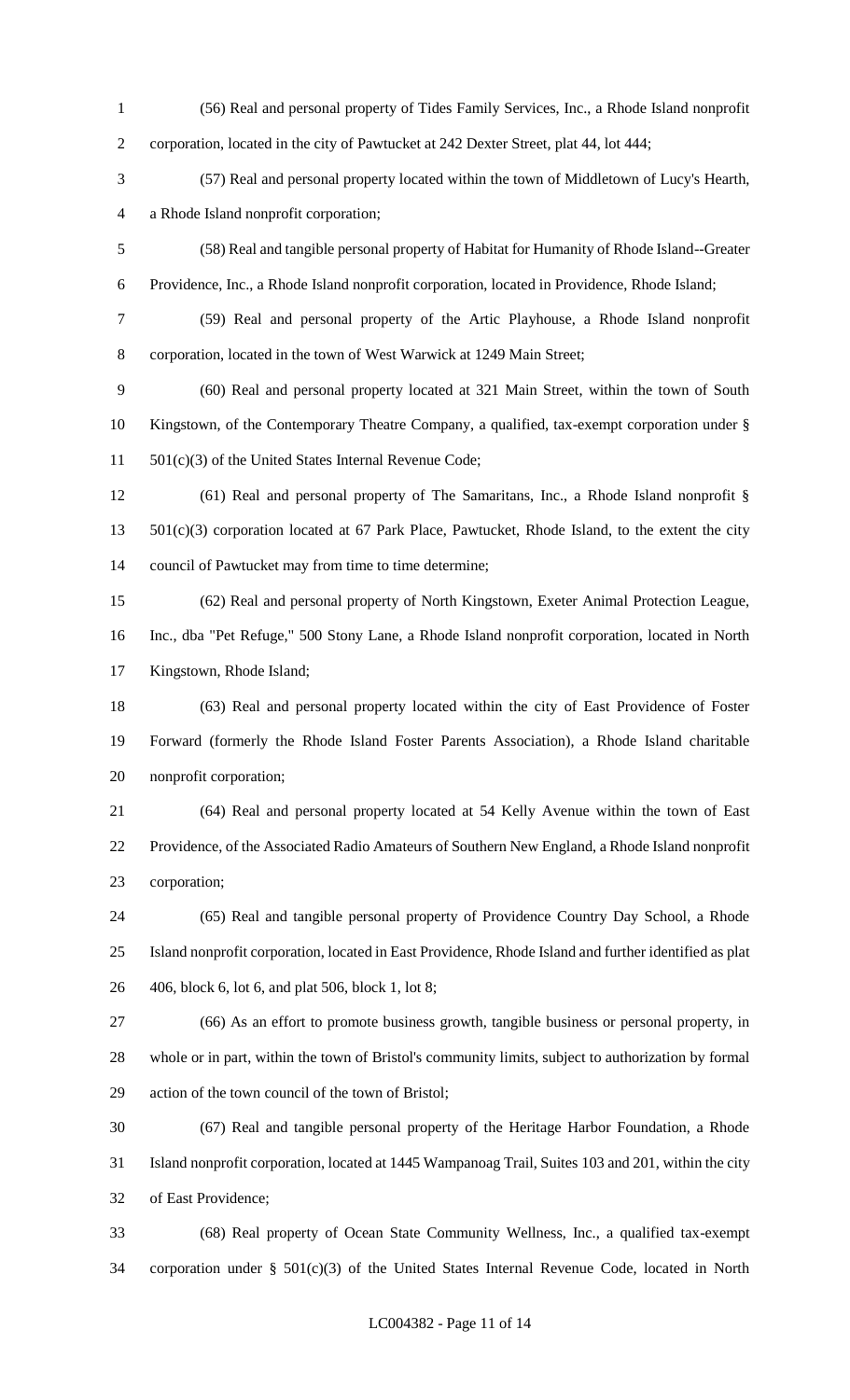Kingstown, Rhode Island, with a physical address of 7450 Post Road, and further identified as plat

108, lot 83;

 (69) Real and tangible personal property of St. John Baptist De La Salle Institute, d/b/a La Salle Academy, a Rhode Island domestic nonprofit corporation, located in Providence, Rhode Island denominated at the time this subsection was adopted as Plat 83 Lot 276 by the tax assessor for the city of Providence comprising approximately 26.08 acres of land along with all buildings and improvements that have been or may be made;

 (70) Real and tangible personal property of The Providence Community Health Centers, Inc., a Rhode Island domestic nonprofit corporation, located in Providence, Rhode Island; and

 (71) In the city of Central Falls and the city of Pawtucket, real property and tangible personal property located on or in the premise acquired or leased by a railroad entity and for the purpose of providing boarding and disembarking of railroad passengers and the supporting passenger railroad operations and services. For the purpose of this section, a railroad entity shall be any incorporated entity that has been duly authorized by the Rhode Island public utilities commission to provide passenger railroad services.

 (b) Except as provided below, when a city or town taxes a for-profit hospital facility, the value of its real property shall be the value determined by the most recent full revaluation or statistical property update performed by the city or town; provided, however, in the year a nonprofit hospital facility converts to or otherwise becomes a for-profit hospital facility, or a for-profit hospital facility is initially established, the value of the real property and personal property of the for-profit hospital facility shall be determined by a valuation performed by the assessor for the purpose of determining an initial assessed value of real and personal property, not previously taxed by the city or town, as of the most recent date of assessment pursuant to § 44-5-1, subject to a right of appeal by the for-profit hospital facility which shall be made to the city or town tax assessor with a direct appeal from an adverse decision to the Rhode Island superior court business calendar.

 A "for-profit hospital facility" includes all real and personal property affiliated with any hospital as identified in an application filed pursuant to chapter 17 or 17.14 of title 23. Notwithstanding the above, a city or town may enter into a stabilization agreement with a for-profit hospital facility under § 44-3-9 or other laws specific to the particular city or town relating to stabilization agreements. In a year in which a nonprofit hospital facility converts to, or otherwise becomes, a for-profit hospital facility, or a for-profit hospital facility is otherwise established, in that year only the amount levied by the city or town and/or the amount payable under the stabilization agreement for that year related to the for-profit hospital facility shall not be counted towards determining the maximum tax levy permitted under § 44-5-2.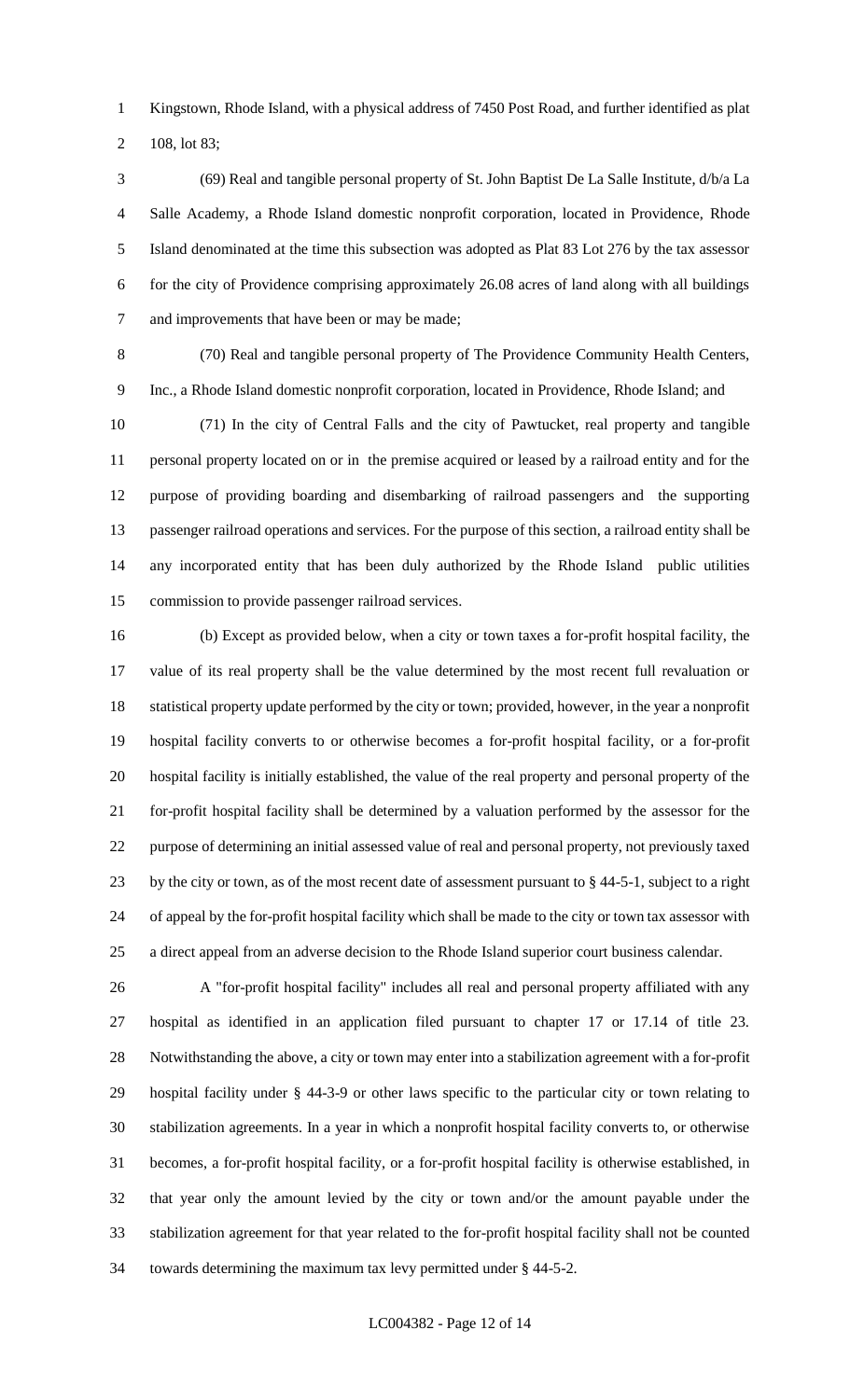**44-3-17. Tax exempt property -- Listing and valuation.** (a) The tax assessor of every city and town shall annually list the estimated value of the property, which is exempt from taxation because of the nonprofit status of the owner of the land. (b) The annual list, created pursuant to the provisions of subsection (a) of this section, shall include an explanation of each exemption including a citation to any relevant general laws applicable to the exemption. (c) Any resident of the state or legal entity located in the state may challenge the tax exemption by filing a petition in superior court. The litigation costs, including, but not limited to, attorney fees, for any successful challenge of a tax exemption shall be paid out of the proceeds of 10 taxes collected following the successful challenge. 11 (d) The department of revenue is authorized to audit the owner of any land listed as exempt pursuant to the provisions of subsection (a) of this section for the purpose of determining proper 13 tax exemption status. The department shall institute collection proceedings in circumstances 14 determined by the department as appropriate to challenge any claimed tax exemption. The department shall be reimbursed its collection costs for each successful challenge and collection and 16 shall be paid out of the taxes collected from the owner of the property. All activity of the department in conducting audits, challenges and collections pursuant to the provisions of this subsection shall 18 be exempt from the department's full-time employee (FTE) cap. SECTION 3. This act shall take effect upon passage.

======== LC004382 ========